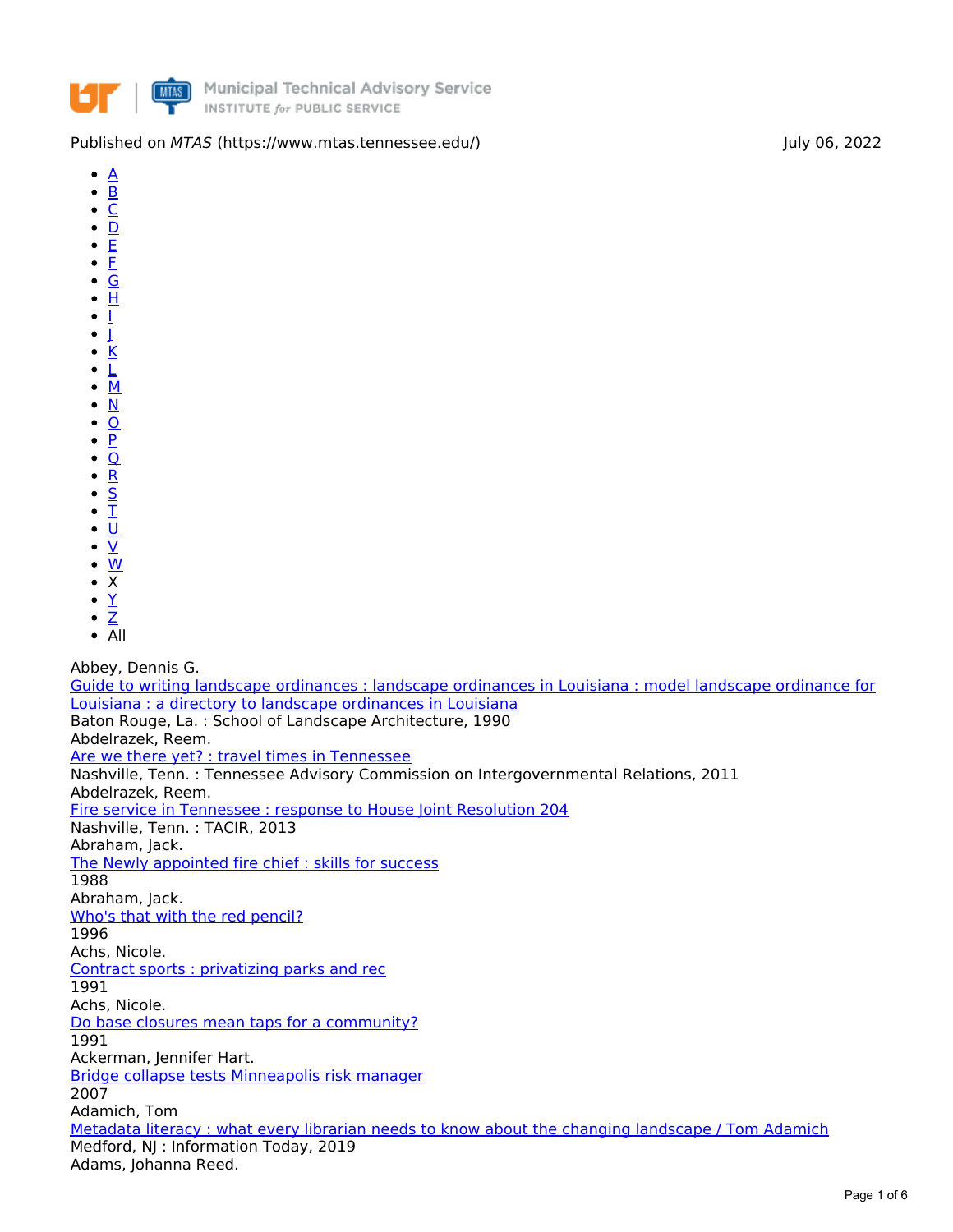Town meetings that work : a guide to [organizing](https://www.mtas.tennessee.edu/librarycatalog/town-meetings-work-guide-organizing-process) the process Columbia, Mo. : University Extension, University of Missouri-Columbia, 1993 Affelt, Amy. Creating a [playbook](https://www.mtas.tennessee.edu/librarycatalog/creating-playbook-combat-fake-news-amy-affelt) to combat fake news / Amy Affelt. Medford, NJ : Information Today, Inc., 2019. Afflerbach, Andrew L. Affordable [telecommunication](https://www.mtas.tennessee.edu/librarycatalog/affordable-telecommunication-networks-local-government) networks for local government Washington, D.C. : ICMA, 2004 Agovino, Theresa. The plight of the working mother / Theresa [Agovino.](https://www.mtas.tennessee.edu/librarycatalog/plight-working-mother-theresa-agovino) Alexandria, Va. : SHRM, 2020. Ahlbrandt, Roger S. The Limits of corporate civic [responsibility](https://www.mtas.tennessee.edu/librarycatalog/limits-corporate-civic-responsibility) 1988 Ahrens, Sönke, 1975- How to take smart notes : one simple technique to boost writing, learning and thinking - for students, [academics](https://www.mtas.tennessee.edu/librarycatalog/how-take-smart-notes-one-simple-technique-boost-writing-learning-and-thinking) and nonfiction book writers / Sönke Ahrens. Aitchison, Will. The FLSA - a user's manual : a [common-sense](https://www.mtas.tennessee.edu/librarycatalog/flsa-users-manual-common-sense-guide-nations-wage-and-hour-law) guide to the nation's wage and hour law Portland, Ore. : LRIS Publications, 2010 Aitchison, Will. The rights of [firefighters](https://www.mtas.tennessee.edu/librarycatalog/rights-firefighters) Portland, OR : LRIS Publications, 2010 Ajaeb, Edward J. [Unmasking](https://www.mtas.tennessee.edu/librarycatalog/unmasking-facebooks-hidden-posts-photos-and-videos-edward-j-ajaeb) Facebook's 'hidden' posts, photos, and videos / Edward J. Ajaeb Medford, NJ : Information Today, 2019 Akers, Monte. [Preemption](https://www.mtas.tennessee.edu/librarycatalog/preemption-local-powers-and-rural-water-districts) of local powers and rural water districts San Antonio, Tex. : IMLA, 2004 Albert, Jim. Drones for solid waste [management](https://www.mtas.tennessee.edu/librarycatalog/drones-solid-waste-management-jim-albert) / Jim Albert. Knoxville, Tenn. : TPW, 2018. Allan, Ian J. Revenue collection [administration](https://www.mtas.tennessee.edu/librarycatalog/revenue-collection-administration-guide-smaller-governments) : a guide for smaller governments Chicago, Ill. : Government Finance Officers Association, 1993 Allen, Laura. From sleepy to chic : the importance of [place-making](https://www.mtas.tennessee.edu/librarycatalog/sleepy-chic-importance-place-making-small-towns-laura-allen) for small towns / Laura Allen. Washington, D.C. : ICMA, 2020. Allen, Michael. Leaving ADDIE for SAM : an Agile model for developing the best learning [experiences](https://www.mtas.tennessee.edu/librarycatalog/leaving-addie-sam-agile-model-developing-best-learning-experiences) Alexandria, Va. : ASTD Press, 2012 Allen, Trey, author. [Suggested](https://www.mtas.tennessee.edu/librarycatalog/suggested-rules-procedure-city-council-trey-allen) rules of procedure for a city council / Trey Allen. Alliant. Insurance [requirements](https://www.mtas.tennessee.edu/librarycatalog/insurance-requirements-contracts) in contracts Newport Beach, California : Alliant, 2011 Allison, William B. Choosing [environmental](https://www.mtas.tennessee.edu/librarycatalog/choosing-environmental-consultants) consultants Houston, Tex. : Sewell & Riggs, 1994 Altiere, Frank X. Public entity risk management : Zero in on workers' [compensation](https://www.mtas.tennessee.edu/librarycatalog/public-entity-risk-management-zero-workers-compensation-cost-drivers) cost drivers Nashville, Tenn. : PMA Companies, 2013 Altiere, Frank X. Public entity risk [managers](https://www.mtas.tennessee.edu/librarycatalog/public-entity-risk-managers-speak-out-results-2017-public-entity-employee-safety) speak out : results of the 2017 public entity employee safety & loss control survey 2017 Altshuler, Alan A. [Mega-projects](https://www.mtas.tennessee.edu/librarycatalog/mega-projects-changing-politics-urban-public-investment) : the changing politics of urban public investment Washington, D.C.; Cambridge, Mass. : Brookings Institution Press; Lincoln Institute of Land Policy, 2003 Ameen, Joseph S. Community water systems source book : commerical - institutional - residential - industrial [applications](https://www.mtas.tennessee.edu/librarycatalog/community-water-systems-source-book-commerical-institutional-residential-industrial) High Point, N.C. : Technical Proceedings, 1971 Ammons, David N

[Budget-balancing](https://www.mtas.tennessee.edu/librarycatalog/budget-balancing-tactics-local-government-david-n-ammons-and-trevor-fleck) tactics in local government David N. Ammons and Trevor A. Fleck.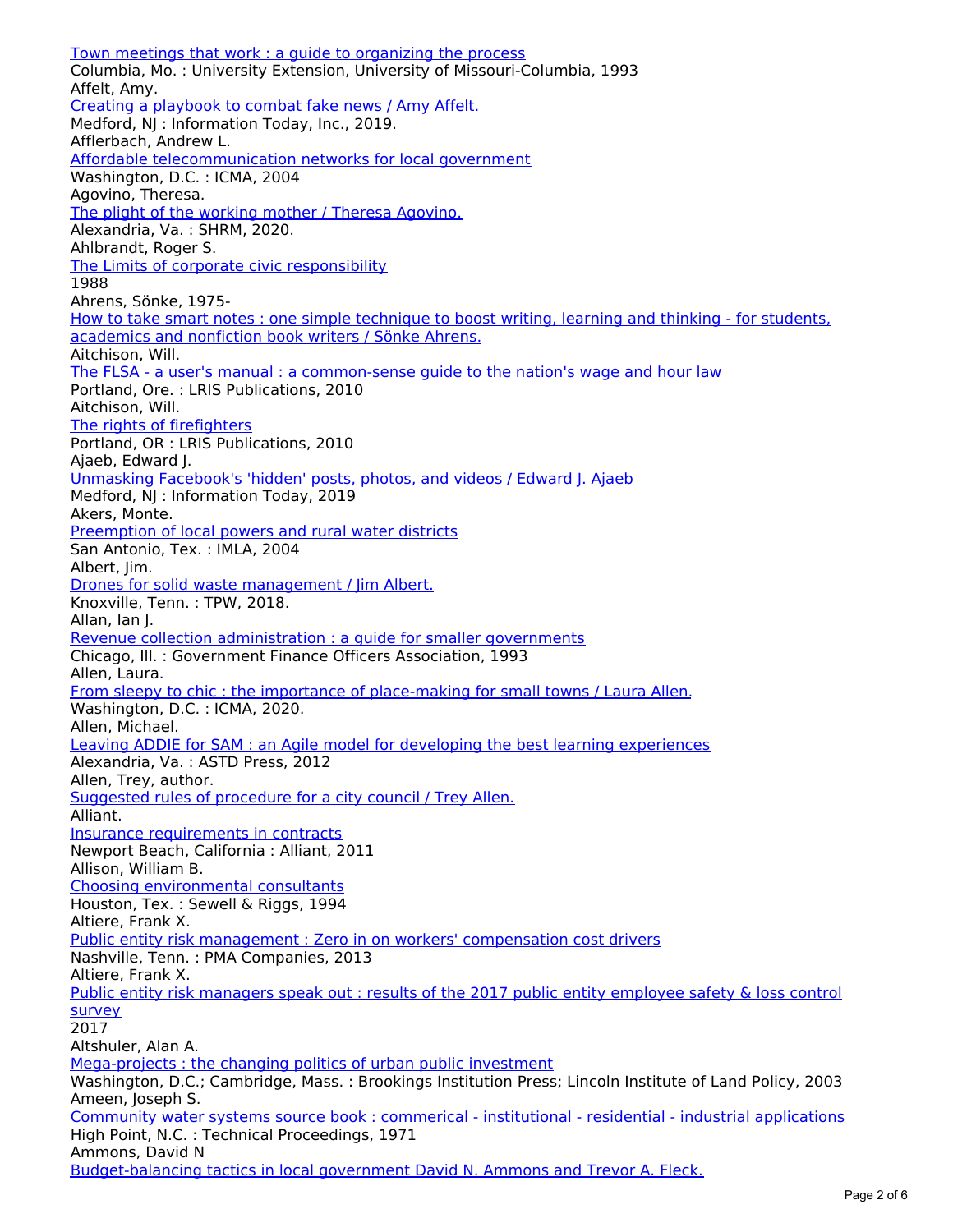Chapel Hill, NC : University of North Carolina. School of Government, 2010. Ammons, David N. [Accountability](https://www.mtas.tennessee.edu/librarycatalog/accountability-performance-measurement-and-monitoring-local-government) for performance : measurement and monitoring in local government Washington, D.C. : International City/County Management Association, 1995 Ammons, David N. Leading performance [management](https://www.mtas.tennessee.edu/librarycatalog/leading-performance-management-local-government) in local government Washington, D.C. : ICMA Press, 2008 Ammons, David N. Municipal benchmarks : assessing local [performance](https://www.mtas.tennessee.edu/librarycatalog/municipal-benchmarks-assessing-local-performance-and-establishing-community) and establishing community standards Thousand Oaks : Sage Publications, Calif., 1996 Ammons, David N. Municipal benchmarks : assessing local [performance](https://www.mtas.tennessee.edu/librarycatalog/municipal-benchmarks-assessing-local-performance-and-establishing-community-0) and establishing community standards Thousand Oaks, Calif. : Sage Publications, 2001 Ammons, David N. Municipal benchmarks : assessing local [performance](https://www.mtas.tennessee.edu/librarycatalog/municipal-benchmarks-assessing-local-performance-and-establishing-community-1) and establishing community standards Armonk, NY : M. E. Sharpe, 2012 Ammons, David N. Municipal productivity : a comparison of fourteen [high-quality-](https://www.mtas.tennessee.edu/librarycatalog/municipal-productivity-comparison-fourteen-high-quality-service-cities) service cities New York : Praeger, 1984 Ammons, David N. Overcoming the inadequacies of performance [measurement](https://www.mtas.tennessee.edu/librarycatalog/overcoming-inadequacies-performance-measurement-local-government-case-libraries-and) in local government : the case of libraries and leisure services 1995 Ammons, David N. Performance [management](https://www.mtas.tennessee.edu/librarycatalog/performance-management-purpose-executive-engagement-and-reported-benefits-among) purpose - executive engagement - and reported benefits among leading local **governments** Thousand Oaks, Calif. : SAGE, 2013 Ammons, David N. Performance measures and benchmarks in local government facilities [maintenance](https://www.mtas.tennessee.edu/librarycatalog/performance-measures-and-benchmarks-local-government-facilities-maintenance) Washington, D.C. : International City/County Management Association, 2002 Ammons, David N. Recruiting local [government](https://www.mtas.tennessee.edu/librarycatalog/recruiting-local-government-executives-practical-insights-hiring-authorities-and) executives : practical insights for hiring authorities and candidates San Francisco, Calif. : Jossey-Bass, 1989 Ammons, David N. The future of local [government:](https://www.mtas.tennessee.edu/librarycatalog/future-local-government-will-current-stresses-bring-major-permanent-changes) will current stresses bring major - permanent changes? 2012 Ammons, David N. Tools for decision making : a practical guide for local [government](https://www.mtas.tennessee.edu/librarycatalog/tools-decision-making-practical-guide-local-government) Washington, D.C. : CQ Press, 2002 Anastopoulos, Sofia. An elected official's guide : [investing](https://www.mtas.tennessee.edu/librarycatalog/elected-officials-guide-investing) Chicago, Ill. : Government Finance Officers Association, 2007 Andersen, Michael. [Chattanooga](https://www.mtas.tennessee.edu/librarycatalog/chattanooga-salts-its-bike-lane) salts its bike lane Knoxville, Tenn. : TPW, 2016 Anderson, Carla P. How do we share the [right-of-way?](https://www.mtas.tennessee.edu/librarycatalog/how-do-we-share-right-way-carla-p-anderson) / Carla P. Anderson. [Kansas City, MO]: APWA, 2020. Anderson, Catherine. [Where](https://www.mtas.tennessee.edu/librarycatalog/where-rocky-top) is Rocky Top? Williamson, Tenn., 2004 Anderson, Chace. [Retirement](https://www.mtas.tennessee.edu/librarycatalog/retirement-tsunami) tsunami 2007 Anderson, David C. Sensible justice : [alternatives](https://www.mtas.tennessee.edu/librarycatalog/sensible-justice-alternatives-prison) to prison New York : New Press, 1998 Anderson, Kristin. [Delivering](https://www.mtas.tennessee.edu/librarycatalog/delivering-knock-your-socks-service) knock your socks off service New York : AMACOM, 1998 Andrews, Lynn H. A [Suggested](https://www.mtas.tennessee.edu/librarycatalog/suggested-approach-city-manager-during-first-90-days-new-city) approach for a city manager during the first 90 days in a new city 1989 Angerer, David.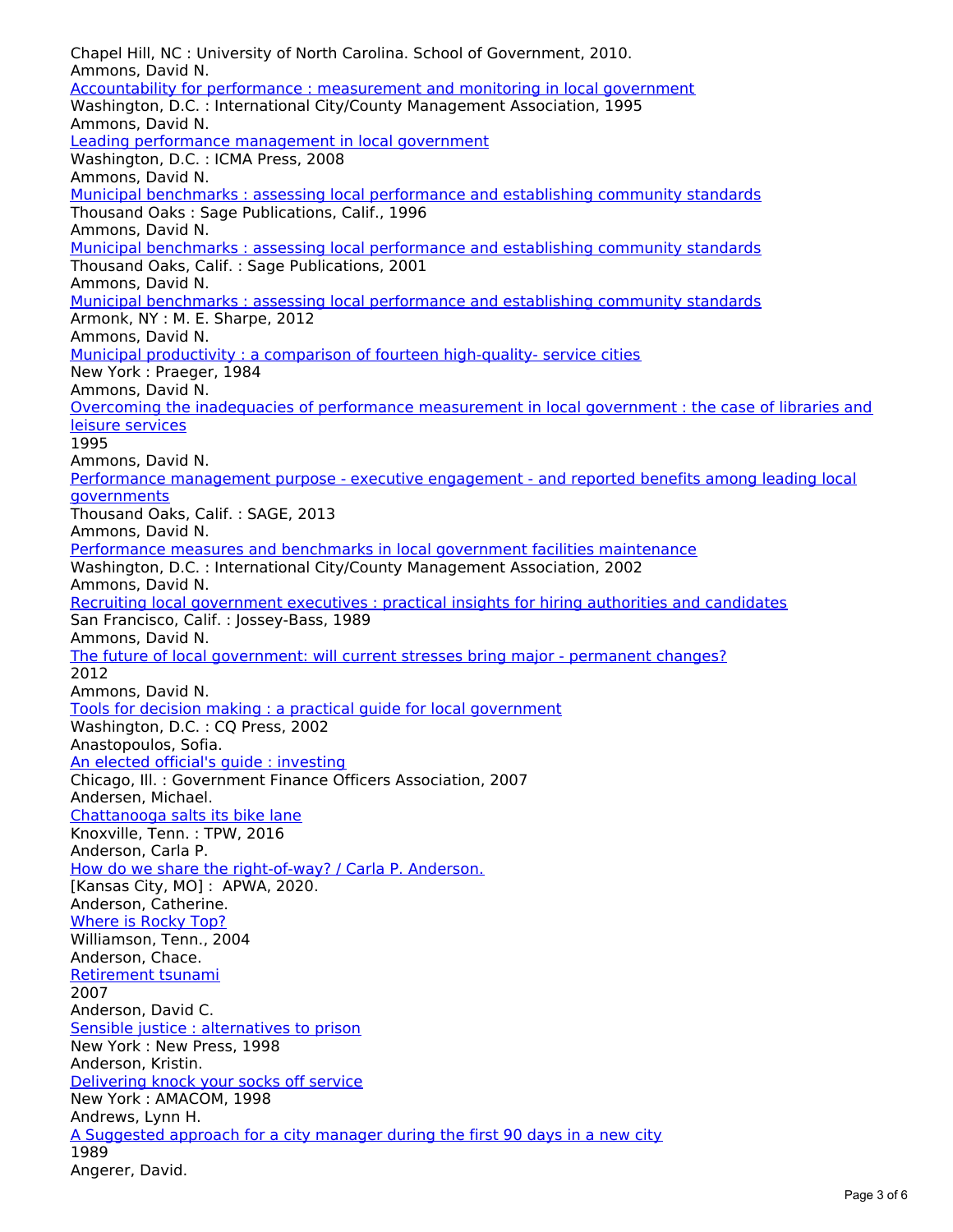The first 90 days in [government](https://www.mtas.tennessee.edu/librarycatalog/first-90-days-government-critical-success-strategies-new-public-managers-all-0) : critical success strategies for new public managers at all levels by Peter H. Daly and Michael Watkins and reviewed by David Angerer Nashville, Tenn. : Tennessee Municipal League, 2016 Angione, Charles R. The dilemmas of [fireground](https://www.mtas.tennessee.edu/librarycatalog/dilemmas-fireground-command) command 1995 Anthony, Freeman. [Autonomous](https://www.mtas.tennessee.edu/librarycatalog/autonomous-vehicles-driving-their-own-future) vehicles : driving their own future? 2017 Antos, John. [Activity-based](https://www.mtas.tennessee.edu/librarycatalog/activity-based-management-service-not-profit-and-governmental-organizations) management for service - not-for-profit - and governmental organizations United States : [S.n.], 1992 Apps, Jerold W. [Mastering](https://www.mtas.tennessee.edu/librarycatalog/mastering-teaching-adults) the teaching of adults Malabar, Fla. : Krieger Pub. Co., 1991 Arbour, Rick. Collection systems : methods for evaluating and improving [performance](https://www.mtas.tennessee.edu/librarycatalog/collection-systems-methods-evaluating-and-improving-performance) Sacramento, Calif. : California State University, Office of Water Programs, 1998 Archer, Edward C. City of Jackson - Tennessee - contract documents & [specifications](https://www.mtas.tennessee.edu/librarycatalog/city-jackson-tennessee-contract-documents-specifications-solid-waste-collection) for solid waste collection service Jackson, Tenn. : The City, 1995 Archer, Edward C. Town of Tiptonville - Tennessee contract documents & [specifications](https://www.mtas.tennessee.edu/librarycatalog/town-tiptonville-tennessee-contract-documents-specifications-solid-waste-collection) for solid waste collection and disposal **service** Tiptonville, Tenn. : The City, 1994 Archer, Jerry A. Groundwater monitoring [requirements](https://www.mtas.tennessee.edu/librarycatalog/groundwater-monitoring-requirements-solid-waste-disposal-facilities-tennessee) for solid waste disposal facilities in Tennessee 1988 Archie, Michele. The wetlands issue : what should we do with our bogs - swamps - and [marshes?](https://www.mtas.tennessee.edu/librarycatalog/wetlands-issue-what-should-we-do-our-bogs-swamps-and-marshes) Washington, D.C. : North American Association for Environmental Education, 1992 Arendt, Randall. Rural by design : [maintaining](https://www.mtas.tennessee.edu/librarycatalog/rural-design-maintaining-small-town-character) small town character Chicago, Ill. : Planners Press, American Planning Association, 1994 Arik, Murat. Workforce dynamics in Tennessee: a [comparative](https://www.mtas.tennessee.edu/librarycatalog/workforce-dynamics-tennessee-comparative-perspective) perspective 2007 Armstrong, Bonnie. Local officials guide to making government work for your city's kids : getting through the [intergovernmental](https://www.mtas.tennessee.edu/librarycatalog/local-officials-guide-making-government-work-your-citys-kids-getting-through) maze of programs for children and families Washington, D.C. : National League of Cities, 1992 Arnold, David S. Effective [communication](https://www.mtas.tennessee.edu/librarycatalog/effective-communication-getting-message-across) : getting the message across Washington, D.C. : International City Management Association in cooperation with the ICMA Training Institute, 1983 Arnold, George J. Construction contract [administration](https://www.mtas.tennessee.edu/librarycatalog/construction-contract-administration-claims-resolution) & claims resolution San Antonio, Tex. : IMLA, 2004 Arnold, Roger B. Evolving utility practice and [experiences](https://www.mtas.tennessee.edu/librarycatalog/evolving-utility-practice-and-experiences-corrosion-control-roger-b-arnold-becki) with corrosion control / Roger B. Arnold, Becki Rosenfeldt, et al. Denver, Colo. : AWWA, 2020. Arredondo, Lani. How to [present](https://www.mtas.tennessee.edu/librarycatalog/how-present-pro-getting-people-see-things-your-way) like a pro! : getting people to see things your way New York : McGraw-Hill, 1991 Aryani, Giant. Lifecycle cost analysis for [dummies](https://www.mtas.tennessee.edu/librarycatalog/lifecycle-cost-analysis-dummies) 2005 Asantewa, Doris. [Strategic](https://www.mtas.tennessee.edu/librarycatalog/strategic-planning-basics-special-libraries) planning basics for special libraries Washington, D.C. : Special Libraries Association, 1992 Ash, Stephen V. Past times : a daybook of [Knoxville](https://www.mtas.tennessee.edu/librarycatalog/past-times-daybook-knoxville-history) history Knoxville, Tenn. : Knoxville News-Sentinel, 1991 Asp, Thomas.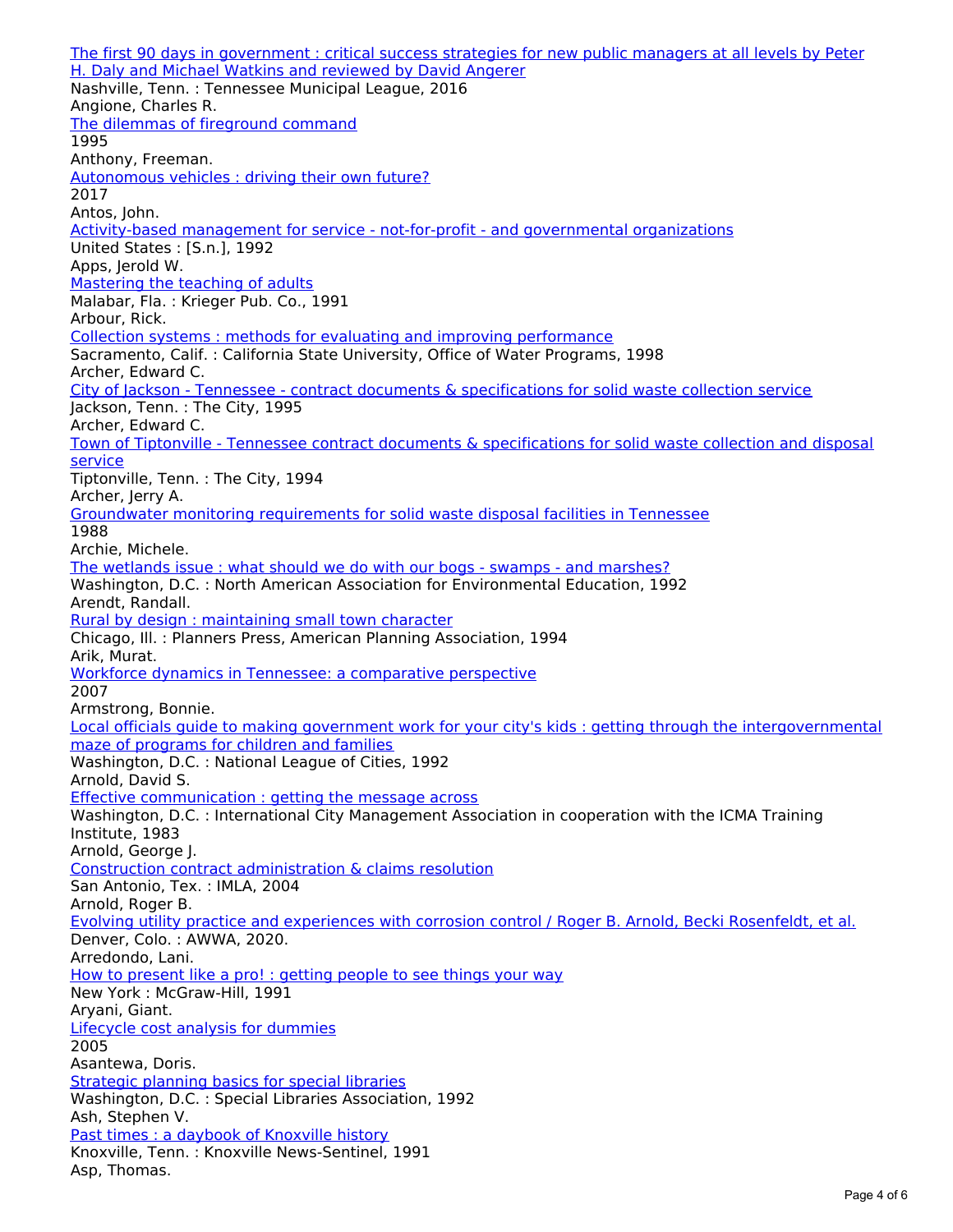Broadband access : local [government](https://www.mtas.tennessee.edu/librarycatalog/broadband-access-local-government-roles) roles Washington, D.C. : ICMA, 2004 Association of Independent and Municipal Schools. School [consolidation](https://www.mtas.tennessee.edu/librarycatalog/school-consolidation-tennessee) in Tennessee Nashville, Tenn. : Association of Independent and Municipal Schools, 1994 Association of Independent and Municipal Schools. School [consolidation](https://www.mtas.tennessee.edu/librarycatalog/school-consolidation-tennessee-0) in Tennessee Nashville, Tenn. : Association of Independent and Municipal Schools, 2004 Association of Metropolitan Sewerage Agencies. Evaluating [privatization](https://www.mtas.tennessee.edu/librarycatalog/evaluating-privatization-amsa-checklist) : an AMSA checklist Washington, D.C. : Association of Metropolitan Sewerage Agencies, 1996 Association of Washington Cities. Mayor & [councilmember](https://www.mtas.tennessee.edu/librarycatalog/mayor-councilmember-handbook) handbook Olympia, Wash. : Association of Washington Cities, 2013 Athens (Tenn). [Agreement](https://www.mtas.tennessee.edu/librarycatalog/agreement-and-purchase-option-agreement-purchase-land-industrial-purposes) and purchase option agreement for purchase of land for industrial purposes Athens, Tenn : The City, 1989 Athens (Tenn). Public Works Dept. [Right-of-way](https://www.mtas.tennessee.edu/librarycatalog/right-way-construction-permit-application) construction permit application Athens, Tenn. : The Dept., 2003 Athey, Julie. [Overtime](https://www.mtas.tennessee.edu/librarycatalog/overtime-ins-and-outs-how-comply-flsa) ins and outs : how to comply with the FLSA Brentwood, Tenn. : M. Lee Smith Publishers, 2009 Atkins, Donald K. How to market your [community](https://www.mtas.tennessee.edu/librarycatalog/how-market-your-community-industry) to industry Hesston, Kan. : Atkins International Business and Industrial Correspondents, 1984 Atkinson, Cliff. Beyond bullet points / Cliff [Atkinson.](https://www.mtas.tennessee.edu/librarycatalog/beyond-bullet-points-cliff-atkinson) [S.l.] : Pearson Education, Inc., [2018] Atkinson, Maureen. Farmers markets : breathing new life into old [institutions](https://www.mtas.tennessee.edu/librarycatalog/farmers-markets-breathing-new-life-old-institutions) 1994 Aurnhammer, Thomas W. Human factors in the wildland urban interface / Thomas W. [Aurnhammer.](https://www.mtas.tennessee.edu/librarycatalog/human-factors-wildland-urban-interface-thomas-w-aurnhammer) Fair Lawn, NJ. :bClarion Events, 2022. Aurnhammer, Thomas W. Personnel [evaluations](https://www.mtas.tennessee.edu/librarycatalog/personnel-evaluations-are-we-being-effective) : are we being effective? 1996 Aurora (Colo). Program performance [measurement](https://www.mtas.tennessee.edu/librarycatalog/program-performance-measurement) Aurora, Colo. : The City, 1991 Austin (Tex). Report on adult oriented [businesses](https://www.mtas.tennessee.edu/librarycatalog/report-adult-oriented-businesses-austin) in Austin Austin, Tex. : The City, 1986 Austin, Monica. Rarity Ridge : a traditional [neighborhood](https://www.mtas.tennessee.edu/librarycatalog/rarity-ridge-traditional-neighborhood-development) development TAPA, 2003 Avant, Bill. [Responsible](https://www.mtas.tennessee.edu/librarycatalog/responsible-energy-use-tennessee-state-parks) energy use in Tennessee state parks 2005 Avisco (Firm). Disposal of yard waste - RFP : City of Knoxville Purchasing [Department](https://www.mtas.tennessee.edu/librarycatalog/disposal-yard-waste-rfp-city-knoxville-purchasing-department) Knoxville, Tenn. : Avisco, Inc., 1993 Axelrod, Jason Data [democratization](https://www.mtas.tennessee.edu/librarycatalog/data-democratization-open-data-valuable-citizens-and-public-agencies-alike-big) : open data is valuable to citizens and public agencies alike, but big shifts are needed to tap into its benefits / Jason Axelrod. 2019 Axelrod, Jason Small cells, big [uncertainties](https://www.mtas.tennessee.edu/librarycatalog/small-cells-big-uncertainties-jason-axelrod) / Jason Axelrod Overland Park, KS : Informa Business Media, 2019 Axelrod, Jason The mini-bond issue : mini bonds [democratize](https://www.mtas.tennessee.edu/librarycatalog/mini-bond-issue-mini-bonds-democratize-municipal-bonds-and-are-growing-usage-do) municipal bonds and are growing in usage, but do these divergent securities yield more benefits than traditional municipal bonds? / Jason Axelrod.